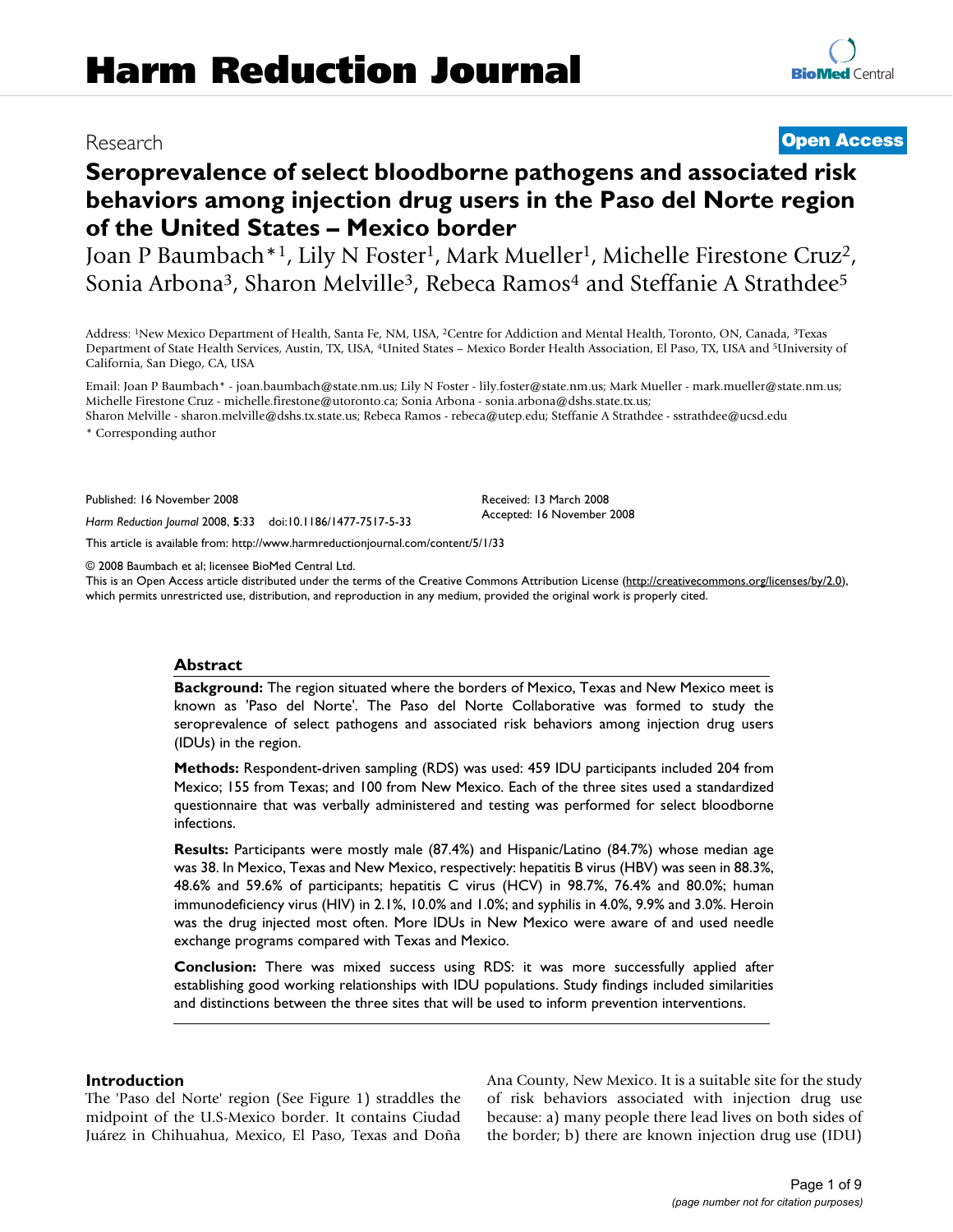

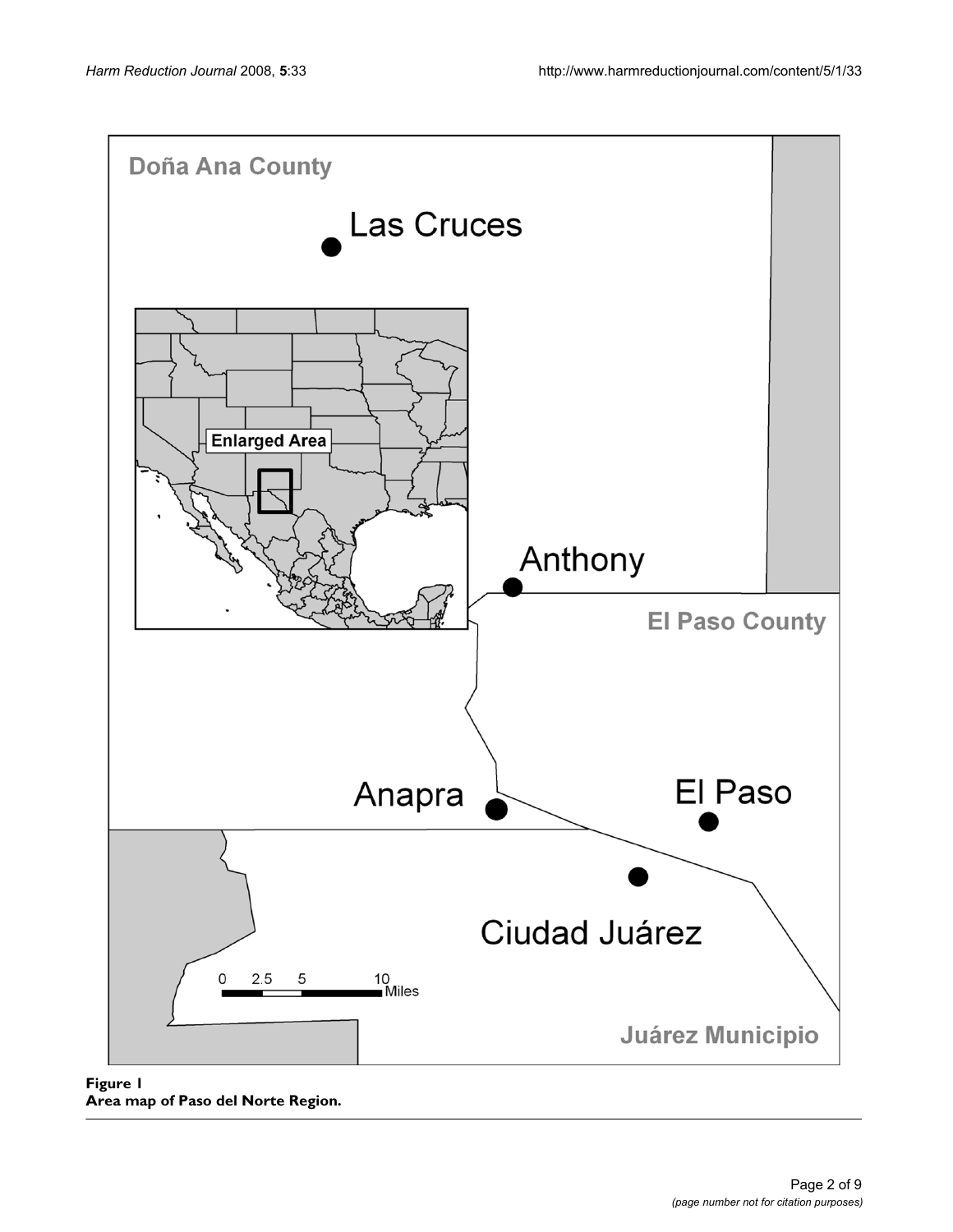populations in the three separate states involved; c) the populations in these states are managed by different programs and policies.

Ciudad Juárez had an estimated population of 1.2 million people in 2000 [1], 60% of which originate from other parts of Mexico. The transient population is estimated at 250,000 persons [2,3]. After Tijuana in Baja California, Ciudad Juárez is thought to have the largest population of illicit drug users in Mexico, estimated to be twice that of the national average [4]. In 2001, a community-based survey found that there were approximately 6,000 IDUs in Juárez [5]. According to the U.S. Census Bureau, El Paso County in Texas had 679,622 inhabitants in 2000 of which 563,662 lived in the city of El Paso. The Texas Department of State Health Services (DSHS) is an agency of the Texas Health and Human Services System whose mission is to improve health and well-being in Texas: one statewide indicator is that 26% of the 88,452 admissions to DSHS-funded treatment programs in 2007 had a history of IDU [6]. In 2000, according to the U.S. Census Bureau, 174,682 persons lived in Doña Ana County, New Mexico, of whom 74,267 lived in Las Cruces. The estimated IDU population for 2003 was approximately 1,400. This estimate was derived from the National Survey on Drug Use and Health and local indicator data (i.e., rates of drug-related death and infectious disease incidence) (N. Shah; New Mexico Department of Health, written communication; October 2005). There have been relatively few studies of bloodborne infections among IDUs in the Paso del Norte region. However, in 2006, in the jurisdiction of Juárez, El Paso County and Doña Ana County, newly reported rates of human immunodeficiency virus (HIV) among all risk groups were 6.5 (G Barrios Gallegos, State Epidemiologist, Chihuahua, Mexico, written communication, September, 2007), 8.0 [7] and 2.5 per 100,000 (K Rooney, Epidemiologist, New Mexico Department of Health, written communication; September, 2007), respectively. In a series of seroprevalence studies using convenience sampling conducted in Texas, hepatitis C virus (HCV) seroprevalence for IDUs entering drug treatment centers was 84.5%; 15% for IDUs tested from sexually transmitted disease (STD) clinics, and 29.2% for IDUs at HIV testing sites [8]. Data from HIV counseling and testing sites in El Paso revealed that 2.8% of IDUs in those settings were positive for HIV between 2003 and 2006 (J Hitt; Texas DSHS HIV Prevention Program Counseling and Testing Data, written communication; September, 2007). Seroprevalence results obtained during studies of convenience samples of IDUs in New Mexico in 1995 and 1997 revealed high rates of antibody positive for HCV (82.2%) and hepatitis B virus (HBV) (61.1%) and a low rate for HIV (0.5%): 90% of the IDUs reported sharing injection equipment, 52% with friends and 30.9% with their main sex partner [9]. While these

studies demonstrated associations between infection with HBV and HCV and certain risk behaviors, methodological limitations of convenience sampling were noted [10].

The question of how to reduce the risk of bloodborne disease transmission among IDUs in this region raises interesting issues for consideration. Harm reduction is a fairly new concept in Mexico and one that has often been met with controversy by government. The first needle exchange program in Mexico started in the 1980s in Juárez, Chihuahua and is operated by Programa Compañeros, A.C. [11,12], a non-governmental organization that began in 1986 to assist individuals living with HIV/ AIDS and drug addictions: Programa Compañeros provides a number of prevention, treatment and social services, including street and prison-based harm reduction programs. The second needle exchange program in Mexico opened in Tijuana, Baja California, in 2004 and is operated by Prevencasa A.C. In addition, there are currently small-scale needle exchange programs operating in five other states: Coahuila, Nuevo Leon, Oaxaca, Sinaloa and Zacatecas [13]. In El Paso County, Texas, DSHS has provided substance abuse treatment since 1980 through its treatment center, Aliviane. In addition it provides prevention education, counseling, testing for HIV and referrals for treatment of infectious diseases and other health problems. The seroprevalence and risk behavior results of New Mexico studies from the mid 1990s [9] were used to support the successful implementation by the New Mexico Department of Health of a syringe exchange policy enacted by the New Mexico Legislature in 1998. Since then, over 10,000 individuals have enrolled in the Syringe Exchange Program with nearly seven million syringes collected and distributed statewide (B. Lieving, New Mexico Department of Health, written communication; May, 2007).

The Paso del Norte Collaborative, comprised of governmental public health workers, health services providers, non-governmental organizations and academicians, was formed in order to learn more about the IDU population in the region. This paper focuses on the seroprevalence of bloodborne infectious diseases and select associated risk behaviors derived from the Paso del Norte Collaborative study.

# **Methods**

# *Respondent-driven sampling*

The study was designed to be representative of the general IDU population in the Paso del Norte region. To that end, respondent driven sampling (RDS) was used. RDS is a modified form of chain-referral sampling that relies on members of a hidden population, such as IDUs, to recruit their peers. Since its initial implementation to study IDUs in several small Connecticut cities [14], RDS has been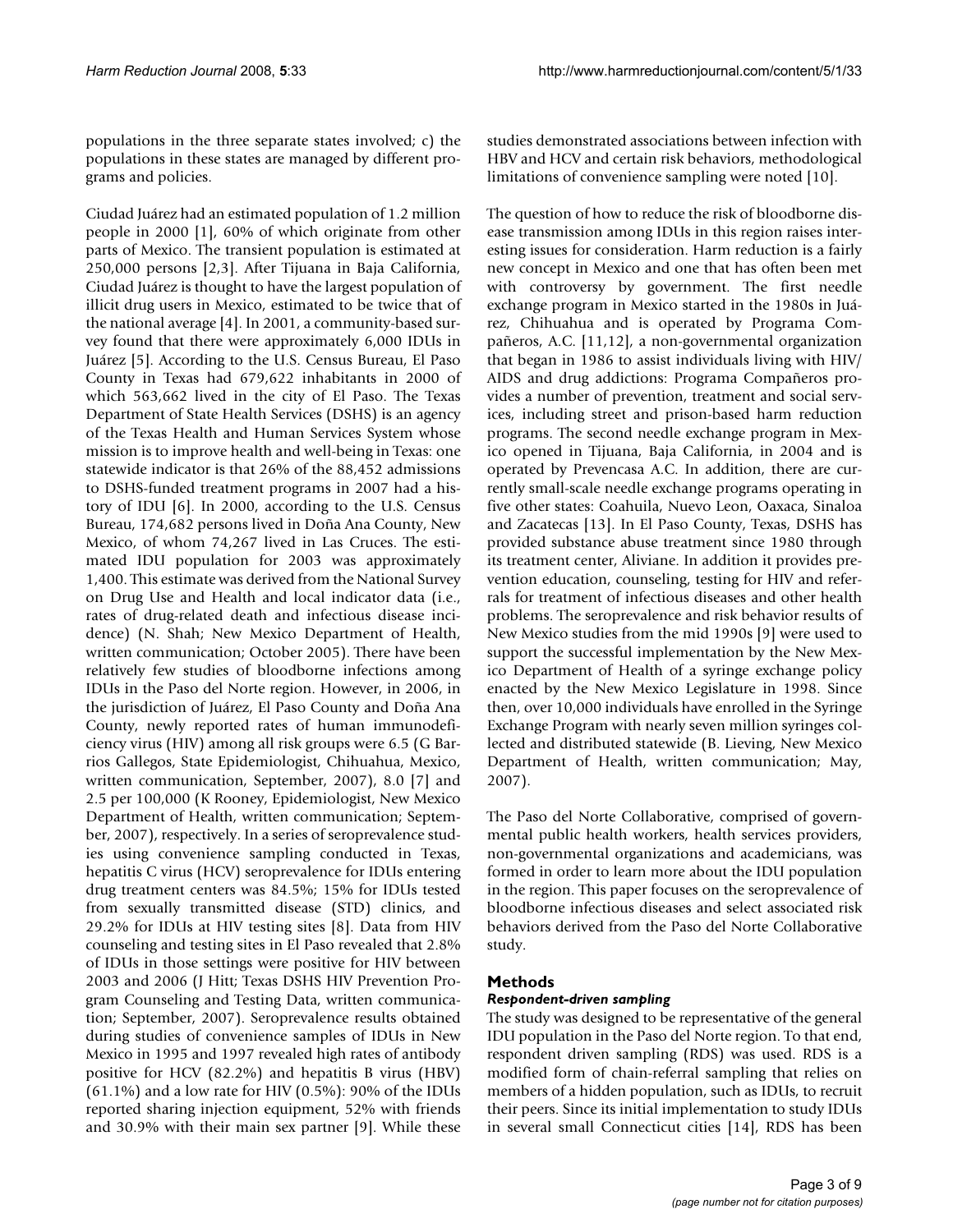evaluated and proven an effective way to study hidden populations, particularly those that are at risk for HIV infection [15-19]. RDS has been used in several settings that include large urban centers [20,21], smaller cities [14,22], and mostly non-urban areas [23]. RDS attempts to eliminate sampling bias by selection of initial respondents called 'seeds' who have diverse gender, race/ethnicity, and drug preferences. This is an attempt to reach what is termed homophily (i.e., the tendency for an individual seed to recruit persons who are similar) in different recruitment waves, each of which start from the seeds who were recruited for their specific characteristics: the goal is to arrive at a representative sample. However, limitations in this sampling method certainly can include biases, particularly those that might lead to a more homogeneous group of participants ultimately recruited than a truly representative sample of the general IDU population in a given geographic area.

In this study, a diverse group of seeds who were current IDUs were recruited to initiate the process: they were heterogeneous in age, gender, race/ethnicity and drug/s of choice. Each seed was enrolled into the study and provided with three uniquely coded coupons to refer to their peers. Each peer enrolled into the study was also provided three uniquely coded coupons. In all three sites, participants received modest monetary reimbursement for their own enrollment into the study and if they returned for laboratory results. In New Mexico and Texas, participants received additional modest monetary reimbursement for each recruit successfully enrolled into the study. RDS was used to recruit 205 and 155 subjects in Juárez and El Paso, respectively, while New Mexico recruited 83 subjects by RDS and 17 were a convenience sample.

# *Study population and sites*

In each study site, participants eligible for the study were: a) 18 years or older; b) English or Spanish speaking; c) active IDUs defined as having had at least one injection in the past thirty days as demonstrated by injection stigmata (i.e. skin 'track' marks) or clear ability to describe injection drug methods and habits; d) willing and able to provide written informed consent; and e) not previously interviewed for the study. Study participants were not aware of the eligibility requirements so as not to bias ongoing recruitment. Data collection occurred between February-March 2005 in Ciudad Juárez, January-March 2005 in Doña Ana County and February-August 2006 in El Paso.

#### *Enrollment and questionnaire*

The study process included: a) a screening using specific inclusion criteria; b) a blood draw; c) a questionnaire administered verbally in English or Spanish; d) medical oversight by licensed physicians; e) exit procedures that included provision of prevention information, referrals to

services and distribution of coupons to be given to subsequent recruits from their social network; f) return of participants for laboratory results. Participants at the New Mexico site were able to receive hepatitis A and/or B vaccination if indicated by laboratory results. Hepatitis A and B vaccines were available to all participants enrolled in the Texas site. Study methods were approved by the Institutional Review Boards of the three respective areas.

Each of the three sites used a standardized questionnaire that was verbally administered by trained study workers. Most questions had been previously validated: those that had not were piloted in English and Spanish prior to implementation of the study. New Mexico and Texas used identical questionnaires which represented a subset of the questions used in Mexico. Cultural sensitivity and nonjudgmental approaches were stressed during training of the study workers and throughout the study. The survey included questions on: a) demographics; b) social network size and relationship to the person from whom coupon was received (these questions are needed for RDS calculations); c) socioeconomics (e.g., marital status, living sites, average monthly income, sources of income, ever incarcerated); d) injection drug use and needle sharing behavior; e) sexual behavior; f) infectious disease history; g) health services and insurance coverage.

#### *Laboratory testing*

The New Mexico Department of Health Scientific Laboratory Division (SLD) conducted all testing for the New Mexico and Mexico participants who supplied sufficient quantity of serum. Testing for hepatitis A virus (HAV) was performed on specimens collected in New Mexico but not in Mexico: in addition, both sites had tests for HIV-1, HBV, HCV and syphilis. Specimens collected in Texas were tested by the Texas DSHS laboratory in Austin, Texas. A few specimens were tested for HIV-1 at the El Paso City-County Health and Environmental District Laboratory. All Centers for Disease Control and Prevention (CDC) permits and customs documents were completed according to government standards. Confirmed HIV positive specimens from Mexico were also sent to the Institute of Human Virology, University of Maryland Biotechnology Institute for viral sequencing.

For New Mexico specimens, HIV-1 antibody testing was conducted using an enzyme-linked immunosorbent assay, the Vironostika HIV-1 Microelisa System (bioMerieux, Inc., Durham, NC). Specimens that were repeatedly reactive were further tested by the Genetic Systems HIV-1 Western Blot assay (Bio-Rad Laboratories, Inc., Hercules, CA). For Mexico specimens, a drop of blood from each sample was used in the Determine® HIV-1/2 Test (Abbott Laboratories, Kampala, Uganda); this rapid test is approved for developing countries. The remainder of clin-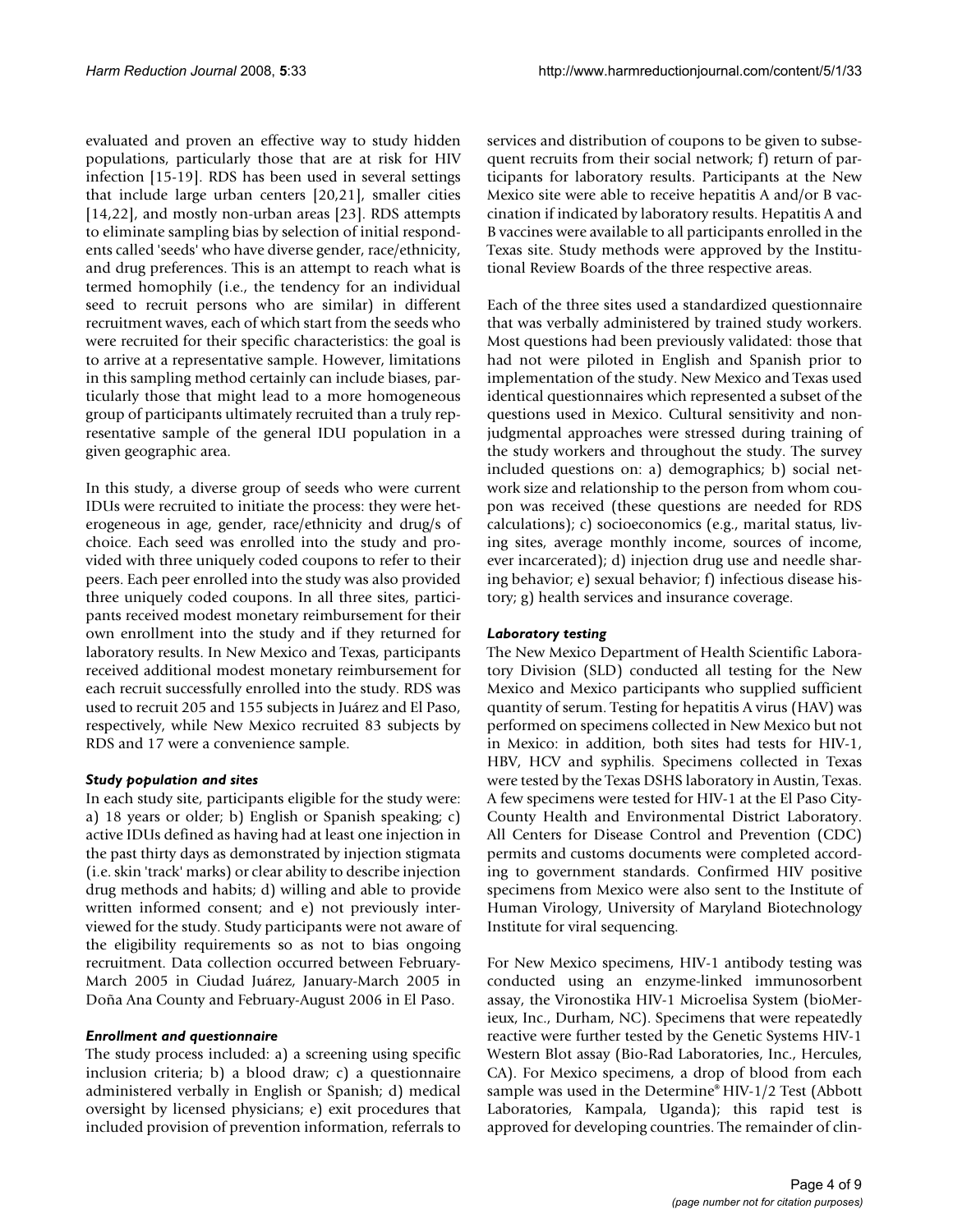ical specimens from Mexico was sent to DSHS in El Paso and from there to SLD for the remainder of testing. Hepatitis testing was conducted using a number of enzyme immunoassays: for HAV, ETI-AB-HAVK PLUS (DiaSorin, Inc., Stillwater, MN); for hepatitis B core antibody (anti-HBc), ETI-AB-COREK PLUS (DiaSorin, Inc., Stillwater, MN); for hepatitis B surface antigen (HBsAg), Genetic Systems HBsAg EIA 3.0 (Bio-Rad Laboratories, Inc., Hercules, CA); for HCV, Ortho HCV Version 3.0 ELISA (Ortho-Clinical Diagnostics, Rochester, NY). Syphilis screening was done using the Impact Rapid Plasma Reagin (RPR) Card Test (Inverness Medical, Princeton, NJ) and confirmed by a *Treponema pallidum* particle agglutination (TP PA) test, the Serodia-TP PA kit (Fujirebio Diagnostics, Inc., Malvern, PA). With the exception of the tests for HBsAg and initial syphilis screening, the DSHS laboratory used the same tests as SLD. Testing for HBsAg was done using ETI-MAK-2 PLUS (DiaSorin, Inc., Stillwater, MN). Screening for syphilis was conducted by the ASI RPR 18 mm Card Test (Arlington Scientific, Inc., Springville, UT); reactive specimens were confirmed by the Serodia-TP PA kit (Fujirebio Diagnostics, Inc., Malvern, PA).

Given the requirements for anonymity and the highly mobile nature of the participants, care was taken to advise participants in the study of when and where to return for their laboratory results. In order to obtain results, participants provided key information that linked to the unique codes submitted with their clinical specimens.

# *Statistical analysis*

Demographics of the study population, rates of select bloodborne infections (i.e., HAV, HBV, HCV, HIV and syphilis), and some associated risk behaviors were analyzed to provide a basic description of this IDU population. Data was collected on site using Microsoft Excel (Microsoft, Redmond, WA) and later merged and analyzed using SAS version 9.1 (SAS Institute Inc, Cary, NC).

All categorical variables – including sociodemographic and risk behavior information – were compared across the three sites using the Chi-square test of independence. In the case of small numbers, Fisher's Exact method was employed to detect significant differences across sites. The continuous variables of age, years of education, social network size and days since last injection were compared across sites using one-way analysis of variance (ANOVA) methods.

Crude seroprevalence was calculated by observing the number of blood samples that tested positive out of the total number of samples that could be processed given adequate quantity and quality of clinical specimens. RDS seroprevalence adjustments for the Texas and Mexico data were calculated using the RDS Analysis Tool v.5.6.0 (Cornell University, 2003). New Mexico was unable to utilize RDS analytic tools because of the number of study participants who were recruited as seeds or convenience samples and also because recruitment patterns were not heterologous enough for a number of traits (e.g., those who were hepatitis A positive only recruited others who happened to be hepatitis A positive). Without more crossrecruitment, RDS adjustments cannot be calculated [24].

# **Results**

#### *Demographic and social characteristics*

Of the 459 study participants, 204 were from Ciudad Juárez, 155 from El Paso and 100 from Doña Ana County. Overall, 401 (87.4%) were male and 58 (12.6%) were female (Table 1). The median age was 38 years (33 years in Mexico and 42 years in both Texas and New Mexico). Information was available from 456 respondents on ethnicity: 389 (84.7%) identified as Hispanic/Latino and 67 (14.6%) as not Hispanic/Latino. Education status was expressed as number of years of education completed and the overall median was 9 years: 7 in Mexico, 11 in Texas and 11.5 in New Mexico, respectively.

Median social network size ("How many people do you know by name or street name in the past six months who also shoot up?") was 20: median sizes were 20 in Mexico, 14 in Texas and 10 in New Mexico. Only 251 (54.7%) participants overall reported no family members ever injecting drugs.

# *Seroprevalence*

Testing for HAV was conducted in New Mexico and Texas. Using RDS, 73% of Texas IDUs had evidence of HAV compared with New Mexico's crude finding among 66% of participants (Table 2). Hepatitis B testing was done at all 3 study locations: RDS calculations revealed that Mexico had 88.3% and Texas 48.6% of IDUs positive for anti-HBc, revealing individuals who were not susceptible to infection (i.e., immune due to natural infection whether acute infection or chronically infected), compared with New Mexico's crude calculation of 59.6%. RDS calculations for HCV revealed that 98.7% screened positive in Mexico and 76.4% in Texas compared with New Mexico's crude calculation of 80.0%. RDS calculations for proportion of individuals who were HIV-positive revealed 2.1% for Mexico, 10.0% for Texas and a crude 1.0% for New Mexico. Syphilis was seen among 4.0% of participants in Mexico and 9.9% in Texas using RDS calculations compared with New Mexico's crude calculation of 3.0%.

#### *Risk behaviors*

Injection drug habits were different between sites with a higher percent (97.1%) of respondents in Mexico reporting injecting at least daily in the past six months compared with 64.5% and 55.0% in Texas and New Mexico,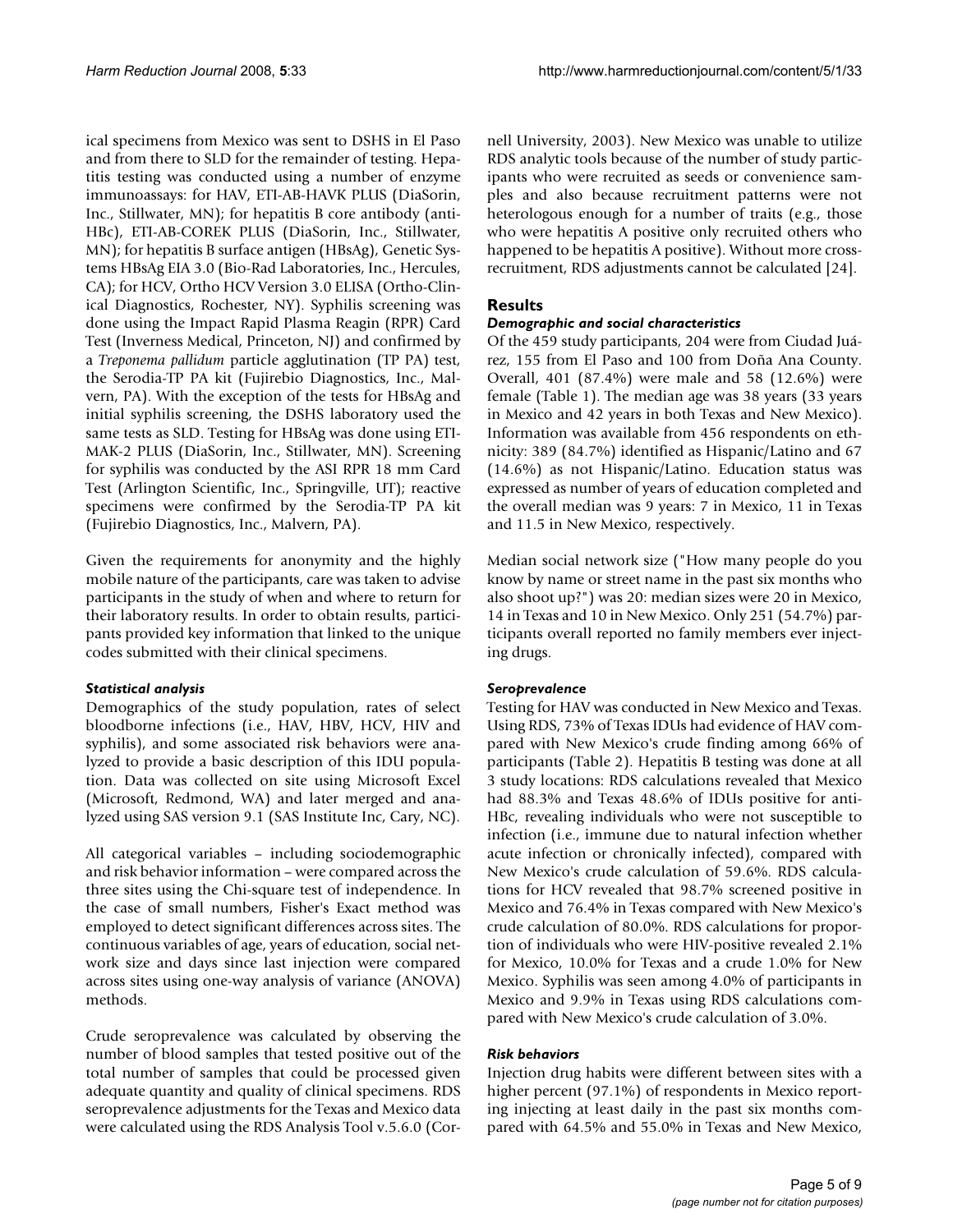#### **Table 1: Demographic and social characteristics of study participants**

|                                          | Doña Ana County, NM<br>$(n = 100)$ | Ciudad Juárez, MX<br>$(n = 204)$ | El Paso, TX<br>$(n = 155)$ | Chi-square<br>p-value <sup>a</sup> | All sites<br>$(n = 459)$ |
|------------------------------------------|------------------------------------|----------------------------------|----------------------------|------------------------------------|--------------------------|
| Sex, n (%)                               |                                    |                                  |                            |                                    |                          |
| Male                                     | 80 (80.0)                          | 189 (92.7)                       | 132(85.2)                  |                                    | 401 (87.4)               |
| Female                                   | 20(20.0)                           | 15(7.4)                          | 23(14.8)                   | 0.005                              | 58 (12.6)                |
| Age. mean (median)                       | 41.8 (42.0)                        | 35.3 (33.0)                      | 42.0 (42.0)                | < 0.0001 <sup>b</sup>              | 39.0 (38.0)              |
| Hispanic, n (%)                          |                                    |                                  |                            |                                    |                          |
| Yes                                      | 69 (69.0)                          | 203 (99.5)                       | 117(75.5)                  |                                    | 389 (84.7)               |
| No                                       | 31(31.0)                           | 1(0.5)                           | 35(22.5)                   | < 0.0001                           | 67(14.6)                 |
| No answer                                | 0(0.0)                             | 0(0.0)                           | 3(1.9)                     |                                    | 3(0.7)                   |
| Country of birth, n (%)                  |                                    |                                  |                            |                                    |                          |
| <b>USA</b>                               | 94 (94.0)                          | 4(2.0)                           | 139(89.7)                  |                                    | 237(51.6)                |
| Mexico                                   | 4(4.0)                             | 200 (98.0)                       | 14(9.0)                    |                                    | 218(47.5)                |
| Other                                    | (1.0)                              | 0(0.0)                           | (0.6)                      |                                    | 2(0.4)                   |
| No answer                                | (0.1)                              | 0(0.0)                           | (0.6)                      |                                    | 2(0.4)                   |
| Years of education, mean (median)        | 10.9(11.5)                         | 7.1(7.0)                         | $10.8$ (11)                | < 0.0001 <sup>b</sup>              | 9.2(9.0)                 |
| Marital status, n (%)                    |                                    |                                  |                            |                                    |                          |
| Unmarried                                | 41 $(41.0)$                        | 105(51.5)                        | 66 (42.6)                  |                                    | 212 (46.2)               |
| Married                                  | 27(27.0)                           | 62(30.4)                         | 36 (23.2)                  |                                    | 125(27.2)                |
| Divorced/Separated/Widowed               | 32 (32.0)                          | 36 (17.6)                        | 52 (33.5)                  | 0.007                              | 120(26.1)                |
| No answer                                | 0(0.0)                             | 1(0.5)                           | (0.6)                      |                                    | 2(0.4)                   |
| Social network, mean (median)            | 21.0(10.0)                         | 52.2 (20.0)                      | 28.5 (15.0)                | 0.002 <sup>b</sup>                 | 37.4 (20.0)              |
| Days since last injection, mean (median) | 5.2(2.0)                           | 0.8(0.0)                         | 3.7(1.0)                   | < 0.0001 <sup>b</sup>              | 2.7(1.0)                 |
| Family ever inject drugs*, n (%)         |                                    |                                  |                            |                                    |                          |
| None                                     | 49 (49.0)                          | 118(57.8)                        | 84 (54.2)                  |                                    | 251(54.7)                |
| Mother/father                            | 10(10.0)                           | 12(5.9)                          | 13(8.4)                    |                                    | 35(7.6)                  |
| Sibling                                  | 40 (40.0)                          | 49 (24.0)                        | 51 (32.9)                  |                                    | 140(30.5)                |
| Cousin                                   | 12 (12.0)                          | 17(8.3)                          | 18(11.6)                   |                                    | 47 (10.2)                |
| Aunt/uncle                               | 17 (17.0)                          | 15(3.3)                          | 22(14.2)                   |                                    | 54 (11.8)                |
| Other                                    | 11(11.0)                           | 24(5.2)                          | 20(12.9)                   |                                    | 55 (12.0)                |
| Don't know                               | 2(2.0)                             | 2(0.4)                           | 4(2.6)                     |                                    | 8(1.7)                   |
| Ever have tattoo                         |                                    |                                  |                            |                                    |                          |
| Yes                                      | 80 (80.0)                          | 167(81.9)                        | 119(76.8)                  |                                    | 366 (79.7)               |
| No                                       | 20 (20.0)                          | 37(18.1)                         | 33(21.3)                   | 0.702                              | 90 (19.6)                |
| No answer                                | 0(0.0)                             | 0(0.0)                           | 3(1.9)                     |                                    | 3(0.7)                   |

\*Categories are not mutually exclusive and therefore percentages may be greater than 100%.

a Chi-square test of independence used to observe differences in categorical variables across sites.

b ANOVA used to compare means across sites.

|            | Doña Ana County, NM |        |         | Ciudad Juárez, MX        |          |                          | El Paso, TX              |                          |          | Crude %<br>p-value |         |       |                      |
|------------|---------------------|--------|---------|--------------------------|----------|--------------------------|--------------------------|--------------------------|----------|--------------------|---------|-------|----------------------|
|            | Positive            | Total* | Crude % | RDS %                    | Positive | Total                    | Crude %                  | RDS %                    | Positive | Total              | Crude % | RDS % |                      |
| <b>HAV</b> | 66                  | 97     | 68.0    | $\overline{\phantom{a}}$ | $\,$     | $\overline{\phantom{a}}$ | $\overline{\phantom{a}}$ | $\overline{\phantom{0}}$ | 105      | 148                | 70.9    | 73.0  | $0.740$ <sup>a</sup> |
| <b>HBV</b> | 56                  | 94     | 59.6    | $\overline{\phantom{a}}$ | 171      | 203                      | 84.2                     | 88.3                     | 74       | 137                | 54.8    | 48.6  | < 0.001 h            |
| <b>HCV</b> | 76                  | 95     | 80.0    | $\overline{\phantom{0}}$ | 194      | 203                      | 95.6                     | 98.7                     | 122      | 147                | 83.0    | 76.4  | < .0001a             |
| HIV        |                     | 100    | 1.0     | $\overline{\phantom{a}}$ | 6        | 203                      | 3.0                      | 2.1                      | 9        | 155                | 5.8     | 10.0  | 0.109 <sup>b</sup>   |
| Syphilis   |                     | 100    | 3.0     | $\overline{\phantom{a}}$ |          | 193                      | 3.6                      | 4.0                      | 8        | 150                | 5.3     | 9.9   | 0.605a               |

#### **Table 2: Crude and RDS-adjusted seroprevalence of infectious diseases among study participants**

\*Total excludes participants whose sample was either insufficient or rejected for testing.

<sup>a</sup> Chi-square test of independence used to observe differences among crude seroprevalence across sites.

b Fisher's Exact method used to run test of independence due to > 20% of cells with less than 5 observations.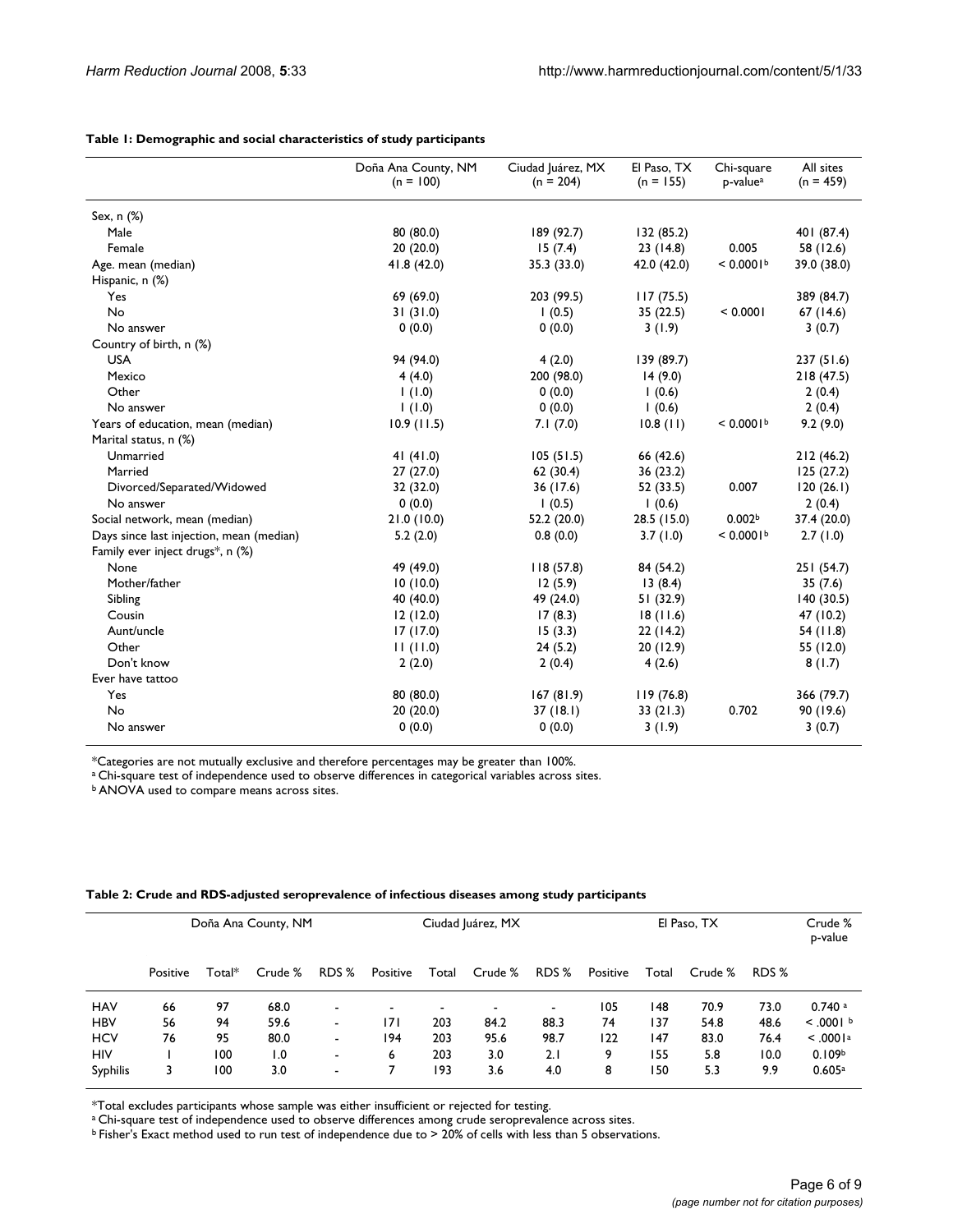respectively (p < 0.0001) (Table 3). Heroin alone was the drug injected most often in the past six months in New Mexico (69.0%) and Texas (66.5%), whereas in Mexico the 'speedball' or combination of heroin and cocaine was the most frequently injected (41.3%) in the past six months (p < 0.0001). More respondents in Mexico (64.7%) and Texas (62.6%) reported using previously used needles in the past six months compared with New Mexico respondents  $(38.0\%)$  (p < 0.0001). More respondents in New Mexico (71.0%) were aware of needle exchange programs in their area compared with Mexico (14.2%) and Texas (11.0%) (p < 0.0001). Numbers of participants who answered questions about awareness and use of needle exchange programs in the previous six months were relatively low. Of all sites combined, 57.7% (71/123) reported being aware of needle exchange and had used a program in the past six months: 68.4% (52/ 76) in Doña Ana County; 58.6% (17/29) in Ciudad Juárez; 11.1% (2/18) in El Paso.

# **Discussion**

These findings from the Paso del Norte Collaborative study describe a group of IDUs who are mainly Hispanic/ Latino, male (87.4%), with a median age of 38, relatively poorly educated (median years of education 9), who have relatively high rates of infectious hepatitis and much lower rates of HIV and syphilis. The median age and gender characteristics of the IDU population in this study were similar to those seen in other studies of seroprevalence among IDUs [25,26]. While the demographics of the IDU population studied were similar, some findings were site-specific: a) mean social network size of Mexico participants was larger than in Texas, which in turn was larger than in New Mexico; b) participants from Mexico injected more frequently than those from Texas or New Mexico; c) while Texas had much lower rates of HBV and HCV than Mexico and slightly lower rates than New Mexico, they had higher rates of HIV and syphilis. The common and site-specific findings in this study will enable those working in the region to design and implement services for their populations more precisely.

New Mexico participants reported being aware of and using needle exchange programs in their area more than reported at the other two sites. Overall, there were high rates of injection drug use seen in families, including inter-generational findings. The Mexico site reported larger social network sizes and more frequent injection drug use behavior, factors which have been studied in the context of transmission of HBV, HCV and HIV [27-30]. The higher rates of HIV and syphilis among Texas residents compared with Mexico and New Mexico were not matched by their rates of HBV and HCV, both of which were much lower than those of Mexico and slightly lower than New Mexico.

There were a number of limitations of the study. The total number of study participants was less than optimal. New

|                                                                                               | Doña Ana County, NM<br>$(n = 100)$ | Ciudad Juárez, MX<br>$(n = 204)$ | El Paso, TX<br>$(n = 155)$ | Chi-square p-value <sup>a</sup> | All sites<br>$(n = 459)$ |
|-----------------------------------------------------------------------------------------------|------------------------------------|----------------------------------|----------------------------|---------------------------------|--------------------------|
| In the past 6 months, how often did you inject<br>drugs?                                      |                                    |                                  |                            |                                 |                          |
| Less than daily                                                                               | 43 (43.0)                          | 5(2.5)                           | 49 (31.6)                  |                                 | 97(21.1)                 |
| Several times a day                                                                           | 55 (55.0)                          | 198(97.1)                        | 100(64.5)                  | < 0.0001                        | 353 (76.9)               |
| No answer                                                                                     | 2(2.0)                             | 1(0.5)                           | 6(3.9)                     |                                 | 9(2.0)                   |
| In the past 6 months, how often have you used a<br>needle that you knew had been used before? |                                    |                                  |                            |                                 |                          |
| Never                                                                                         | 60(60.0)                           | 71 (34.8)                        | 14(9.0)                    |                                 | 145(31.6)                |
| Share                                                                                         | 38 (38.0)                          | 132 (64.7)                       | 97(62.6)                   | < 0.0001                        | 267 (58.2)               |
| No answer                                                                                     | 2(2.0)                             | 1(0.5)                           | 44 (28.4)                  |                                 | 47 (10.2)                |
| Are you aware of any needle exchange programs in<br>your area?                                |                                    |                                  |                            |                                 |                          |
| No                                                                                            | 29(29.0)                           | 174(85.3)                        | 135(87.1)                  |                                 | 338 (73.6)               |
| Yes                                                                                           | 71(71.0)                           | 29 (14.2)                        | 17(11.0)                   | < 0.0001                        | 117(25.5)                |
| No answer                                                                                     | 0(0.0)                             | (0.5)                            | 3(1.9)                     |                                 | 4(0.9)                   |
| Which of the following drugs do you inject most<br>often in the past 6 months?                |                                    |                                  |                            |                                 |                          |
| Heroin                                                                                        | 69 (69.0)                          | 82 (40.2)                        | 103(66.5)                  |                                 | 254 (55.3)               |
| Cocaine                                                                                       | 17 (17.0)                          | 4(2.0)                           | 29(18.7)                   |                                 | 50 (10.9)                |
| Speedball (heroin + cocaine)                                                                  | 2(2.0)                             | 84 (41.2)                        | 14(9.0)                    |                                 | 100(21.8)                |
| Other                                                                                         | 5(5.0)                             | 10(4.9)                          | 6(3.9)                     | < 0.0001                        | 21(4.6)                  |
| No answer                                                                                     | 7(7.0)                             | 24(11.8)                         | 3(1.9)                     |                                 | 34 (7.4)                 |

#### **Table 3: Risk behaviors among study participants**

a Chi-square test of independence used to observe differences across sites.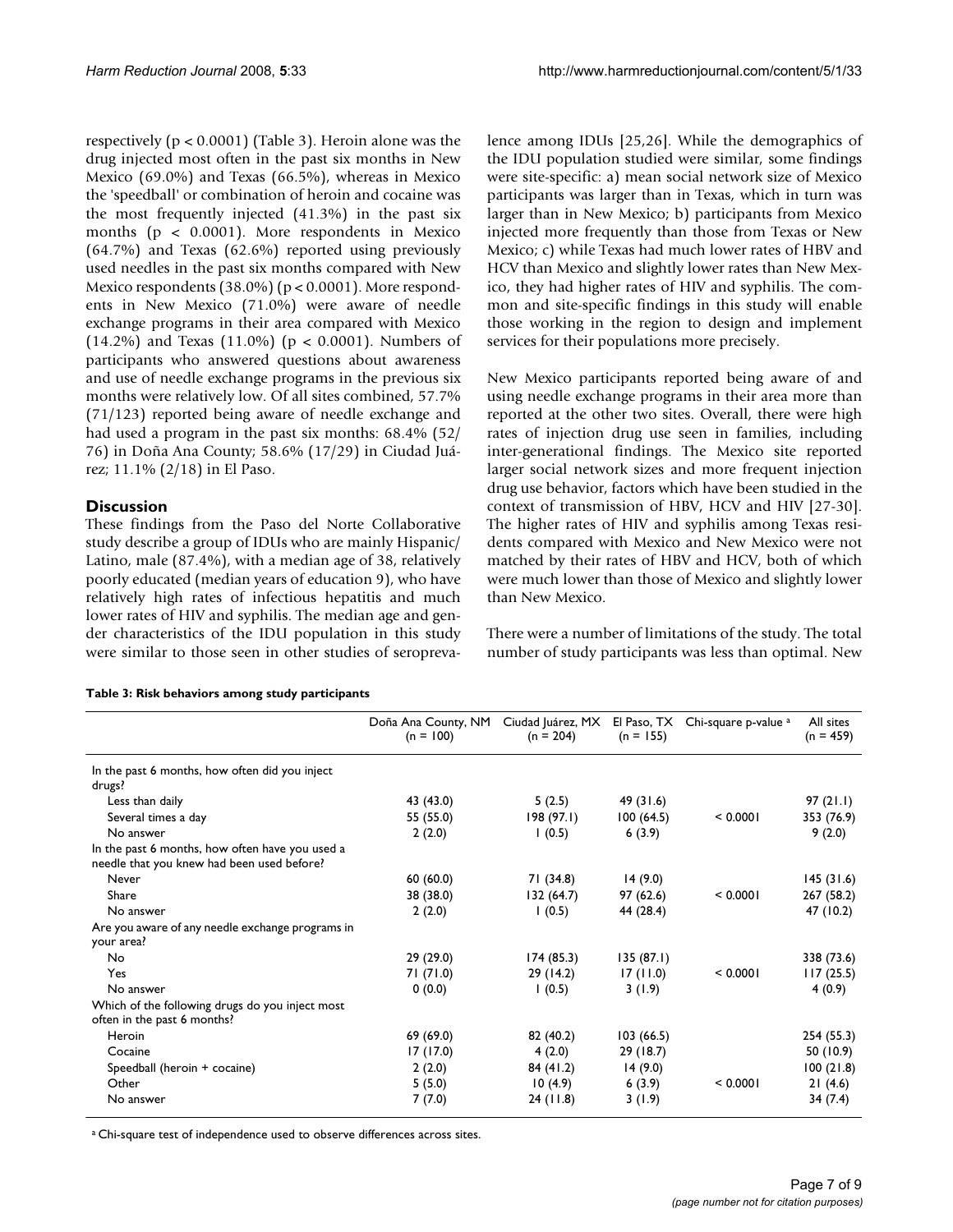Mexico recruited fewer than 10% of the projected IDU population in Doña Ana County. Texas and New Mexico used significantly more seeds than Mexico. New Mexico enrolled 17% of participants as a convenience sample because of slow enrollment. In addition, for a number of traits among New Mexico participants, recruitment patterns were insular. These limitations in the New Mexico sample precluded RDS analysis thereby making a tri-state binational aggregated RDS analysis impossible. Although Texas recruited a similar number of seeds as New Mexico, their sample characteristics allowed for RDS calculations. Another limitation is that data collection did not occur during the same time frame for the three sites.

One of the strengths of the Paso del Norte Collaborative study was the unified approach toward the development of methods, training of study workers, implementation of the study and analysis of data. All three sites contributed to decision-making. Individuals from the three study sites visited each other as training was being conducted for study workers and again as the study was rolled out in phases: lessons learned were shared throughout the study. The same database shell was used for on-site management of questionnaires completed, coupons distributed, and distribution of laboratory results and modest monetary reimbursements. Representatives from each site performed quality control of data. Data-sharing agreements were formalized which include review of quality and interpretation of data by named representatives from all three sites.

# **Conclusion**

This first report of select findings from the Paso del Norte Collaborative study provides baseline information that can help local public health systems develop programs and policies aimed at reducing the harms associated with injection drug use and contribute to future studies to prevent and control injection drug use and related transmission of bloodborne pathogens in this region. Although, in general, there was mixed success using RDS, in Mexico, where a non-governmental organization had achieved longstanding trust in the IDU community, RDS worked very well compared to governmental efforts in New Mexico. Any future studies of this kind would benefit from the lessons learned by the Paso del Norte Collaborative. These lessons include: a) formalized collaboration among study workers and with study participants is useful at all stages of the study; b) RDS is more successfully applied after establishing good working relationships with the IDU population. While some common threads are seen in the study findings, there are also distinctions between the three states and the two countries that could benefit from further analysis and study. It will be important to continue to follow seroprevalence and risk behavior data over time to monitor the impact of services, programs and policies in the Paso del Norte region, including the statewide syringe exchange services provided by the New Mexico Department of Health Harm Reduction Program.

# **Competing interests**

The authors declare that they have no competing interests.

# **Authors' contributions**

JB helped design the study, supervise and assist with aspects of implementation, synthesized analyses, and led the writing. LF helped design the study, assist with implementation, complete analyses and assist with writing. MM helped design the study, assist with implementation, complete analyses and assist with writing. MFC helped design the study, assist with implementation and interpretation of findings. SA supervised implementation and helped with interpretation of findings. SM helped design the study and supervise aspects of implementation. RR helped design the study, with data collection and interpretation of findings. SS helped design the study and supervise implementation. All authors read and approved the final manuscript.

#### **Acknowledgements**

The Texas and New Mexico phases of the study were funded through the Texas Department of State Health Services (DSHS) and the New Mexico Department of Health (NMDOH), respectively. The Mexican portion of the study was funded by the National Institute on Drug Abuse (NIDA) (DA09225-S11 and DA019829). The authors gratefully acknowledge the contributions of the Paso del Norte Collaborative (TDSHS, NMDOH, University of California at San Diego, University of Texas Southwestern Medical Center, University of Texas at El Paso) as well as other key partners who gave of their time and resources including Programa Compañeros, A.C. in Ciudad Juárez; Camino de Vida in Las Cruces, New Mexico; Families and Youth, Incorporated in Las Cruces, New Mexico; Mainstreet Methadone Clinic in Anthony, New Mexico; Migrant Clinicians' Network in Austin, Texas; La Fe Care Center in El Paso, Texas; Tillman Health Center in El Paso, Texas; El Paso Community Foundation in El Paso, Texas; JUNTOS Binational Tuberculosis Project in El Paso, Texas; US-Mexico Border Health Association and the U.S.-Mexico Border Health Commission. Finally, the authors would like to thank the study participants who gave their time, shared their experiences and made the study possible.

#### **References**

- 1. Instituto Nacional de Estadistica Geografia e Informatica. [National Institute of Statistics, Geography and Information]: **Resultados preliminares del XII censo de población y vivienda del 2000. [Preliminary results for the XII national population and** housing census, 2000]. [default.aspx](http://www.inegi.gob.mx/inegi/default.aspx)].
- 2. Secretaría de Relaciones Exteriores. [Ministry of Foreign Affairs]: **Documento informativo del Gobierno de México sobre la situación en Ciudad Juárez. [Updated document regarding the situation of women in Cuidad Juarez, Mexico].** [\[http://](http://www.sre.gob.mx/substg/derechoshumanos/docs/infojuarezen.doc) [www.sre.gob.mx/substg/derechoshumanos/docs/infojuarezen.doc](http://www.sre.gob.mx/substg/derechoshumanos/docs/infojuarezen.doc)].
- 3. Estado de Chihuahua. [State of Chihuahua]: **Procuraduría General de Justicia del Estado de Chihuahua. [Attorney General's Office, State of Chihuahua].** [[http://www.chihuahua.gob.mx\]](http://www.chihuahua.gob.mx)
- 4. Secretaría de Salubridad y Asistencia. [Secretary of Health]: **Encuesta Nacional de Adicciones. [National Survey on Addictions].** [[http://www.salud.gob.mx/unidades/cdi/documentos/](http://www.salud.gob.mx/unidades/cdi/documentos/CDM1-2.htm) [CDM1-2.htm](http://www.salud.gob.mx/unidades/cdi/documentos/CDM1-2.htm)].